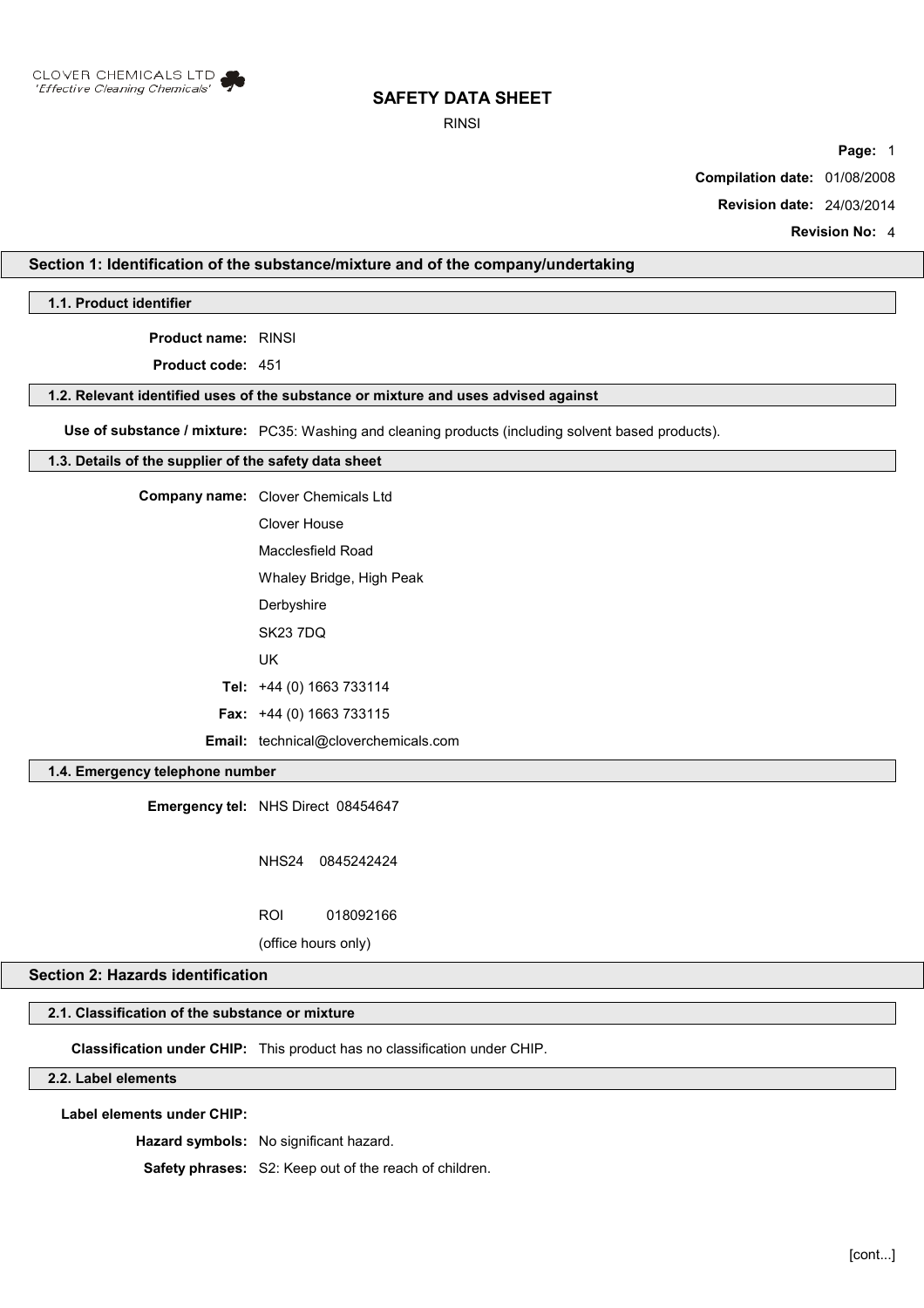RINSI

**Page:** 2

**2.3. Other hazards**

**PBT:** This product is not identified as a PBT substance.

#### **Section 3: Composition/information on ingredients**

**3.2. Mixtures**

## **Section 4: First aid measures**

**4.1. Description of first aid measures**

**Skin contact:** Wash immediately with plenty of soap and water.

**Eye contact:** Bathe the eye with running water for 15 minutes.

**Ingestion:** Wash out mouth with water.

#### **4.2. Most important symptoms and effects, both acute and delayed**

**Skin contact:** There may be mild irritation at the site of contact.

**Eye contact:** There may be irritation and redness.

**Ingestion:** No symptoms.

**Inhalation:** No symptoms.

#### **4.3. Indication of any immediate medical attention and special treatment needed**

**Immediate / special treatment:** Not applicable.

#### **Section 5: Fire-fighting measures**

**5.1. Extinguishing media**

**Extinguishing media:** Water.

#### **5.2. Special hazards arising from the substance or mixture**

**Exposure hazards:** In combustion emits toxic fumes of carbon dioxide.

**5.3. Advice for fire-fighters**

**Advice for fire-fighters:** Wear self-contained breathing apparatus.

#### **Section 6: Accidental release measures**

# **6.1. Personal precautions, protective equipment and emergency procedures**

**Personal precautions:** Refer to section 8 of SDS for personal protection details.

#### **6.2. Environmental precautions**

**Environmental precautions:** Do not discharge into drains or rivers.

#### **6.3. Methods and material for containment and cleaning up**

**Clean-up procedures:** Transfer to a suitable container.

#### **6.4. Reference to other sections**

**Reference to other sections:** Refer to section 8 of SDS.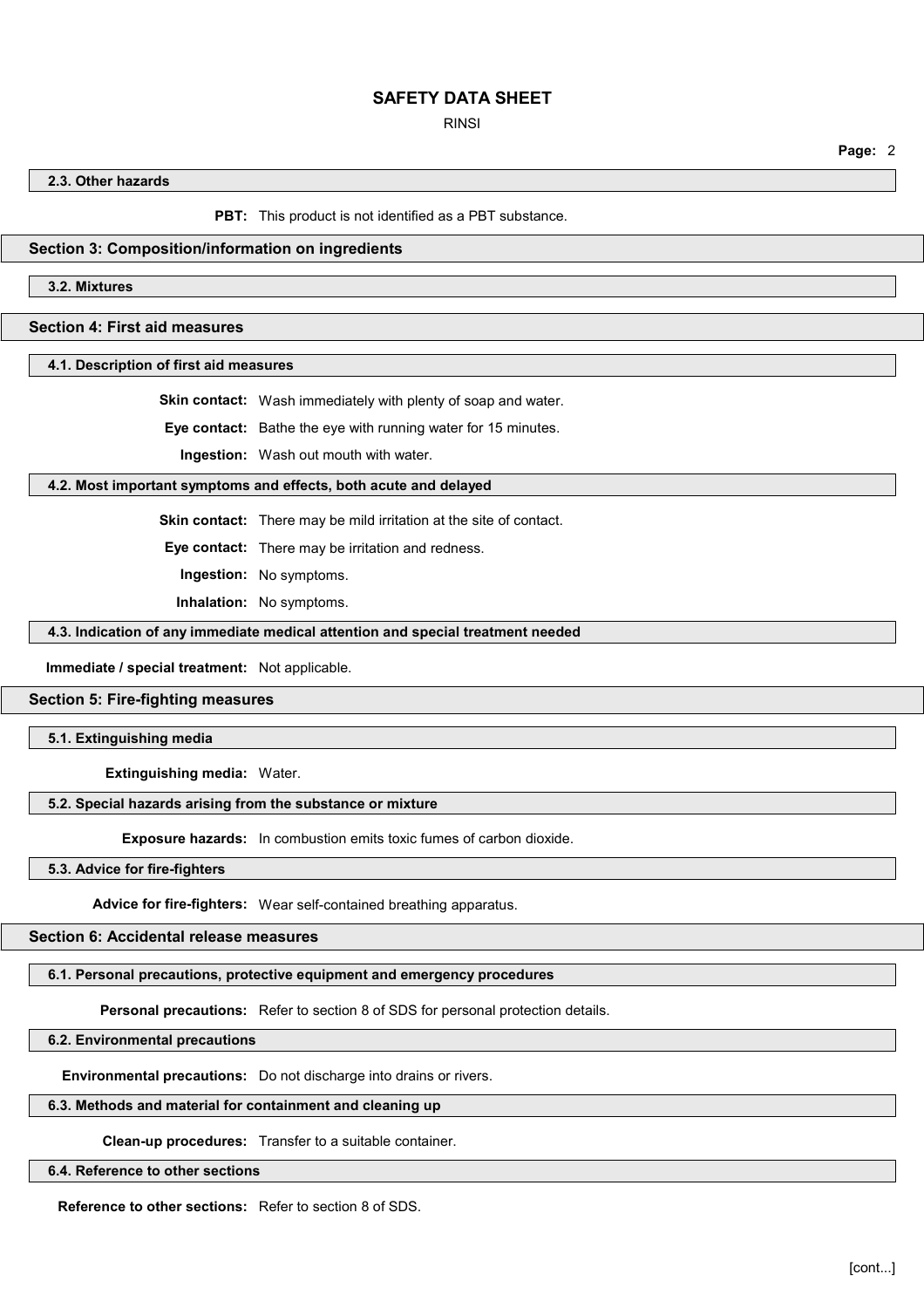RINSI

**Page:** 3

## **Section 7: Handling and storage**

#### **7.1. Precautions for safe handling**

## **7.2. Conditions for safe storage, including any incompatibilities**

**Suitable packaging:** Polyethylene.

**7.3. Specific end use(s)**

**Specific end use(s):** No data available.

## **Section 8: Exposure controls/personal protection**

**8.1. Control parameters**

**Workplace exposure limits:** No data available.

**8.1. DNEL/PNEC Values**

**DNEL / PNEC** No data available.

**8.2. Exposure controls**

**Eye protection:** Safety glasses.

# **Section 9: Physical and chemical properties**

#### **9.1. Information on basic physical and chemical properties**

| <b>State: Liquid</b>                                 |                                                  |                                                     |                               |
|------------------------------------------------------|--------------------------------------------------|-----------------------------------------------------|-------------------------------|
| Colour: Blue                                         |                                                  |                                                     |                               |
|                                                      | <b>Odour:</b> Characteristic odour               |                                                     |                               |
| <b>Evaporation rate: Moderate</b>                    |                                                  |                                                     |                               |
|                                                      | <b>Oxidising:</b> Non-oxidising (by EC criteria) |                                                     |                               |
| <b>Solubility in water: Soluble</b>                  |                                                  |                                                     |                               |
|                                                      | <b>Viscosity: Non-viscous</b>                    |                                                     |                               |
| Boiling point/range°C: 100                           |                                                  | Melting point/range°C: 0                            |                               |
| <b>Flammability limits %: lower:</b> Not applicable. |                                                  |                                                     | <b>upper:</b> Not applicable. |
| Flash point°C: Not applicable.                       |                                                  | <b>Part.coeff. n-octanol/water:</b> Not applicable. |                               |
| Autoflammability <sup>°</sup> C: Not applicable.     |                                                  | Vapour pressure: Not applicable.                    |                               |
| <b>Relative density: 1.003</b>                       |                                                  | pH: 2.0                                             |                               |
| $VOC$ g/l: $0$                                       |                                                  |                                                     |                               |

**9.2. Other information**

**Other information:** No data available.

## **Section 10: Stability and reactivity**

**10.1. Reactivity**

**Reactivity:** Stable under recommended transport or storage conditions.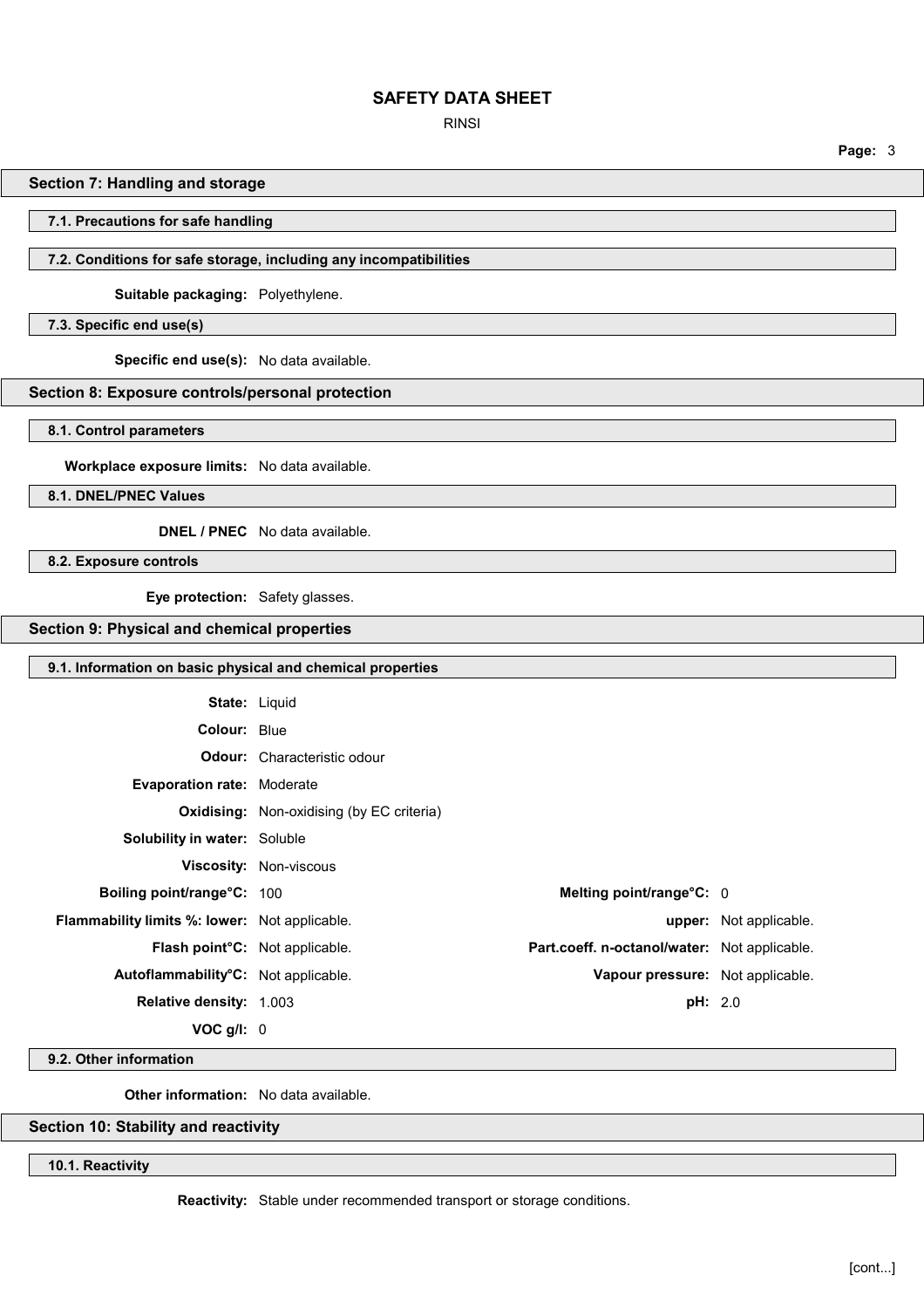RINSI

**Page:** 4

### **10.2. Chemical stability**

**Chemical stability:** Stable under normal conditions.

## **10.3. Possibility of hazardous reactions**

**Hazardous reactions:** Hazardous reactions will not occur under normal transport or storage conditions.

Decomposition may occur on exposure to conditions or materials listed below.

**10.4. Conditions to avoid**

**10.5. Incompatible materials**

**Materials to avoid:** Strong oxidising agents.

**10.6. Hazardous decomposition products**

**Section 11: Toxicological information**

**11.1. Information on toxicological effects**

**Toxicity values:** No data available.

**Symptoms / routes of exposure**

**Skin contact:** There may be mild irritation at the site of contact.

**Eye contact:** There may be irritation and redness.

**Ingestion:** No symptoms.

**Inhalation:** No symptoms.

**Section 12: Ecological information**

**12.1. Toxicity**

**Ecotoxicity values:** No data available.

**12.2. Persistence and degradability**

**Persistence and degradability:** Biodegradable.

**12.3. Bioaccumulative potential**

**Bioaccumulative potential:** No bioaccumulation potential.

**12.4. Mobility in soil**

**Mobility:** Soluble in water.

#### **12.5. Results of PBT and vPvB assessment**

**PBT identification:** This product is not identified as a PBT substance.

**12.6. Other adverse effects**

**Section 13: Disposal considerations**

**13.1. Waste treatment methods**

**Disposal of packaging:** Dispose of as normal industrial waste.